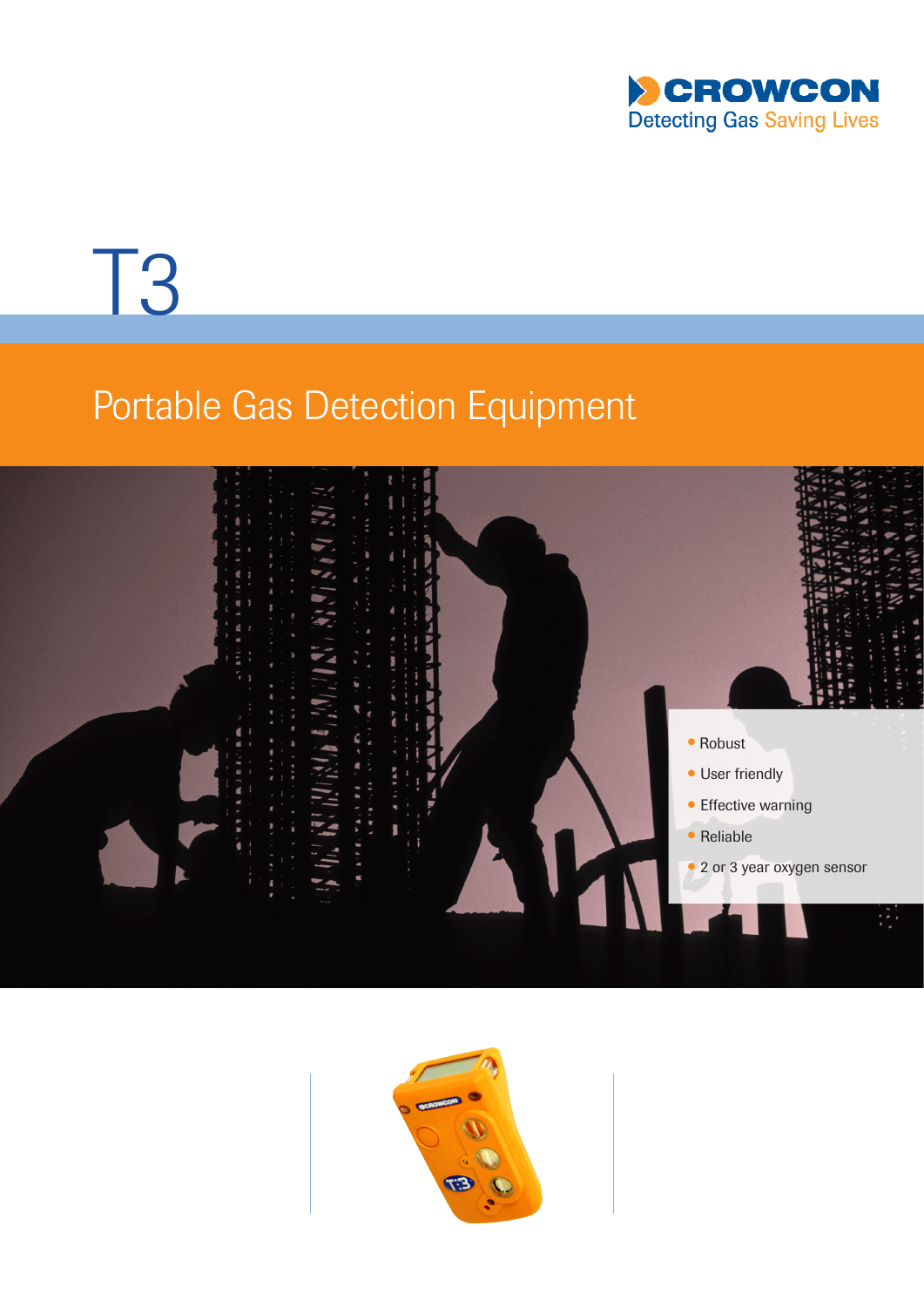## Four gas personal monitor

When lives and property are at risk and you need gas detection equipment that is totally reliable, you need Crowcon. For over 40 years Crowcon has been developing and manufacturing high quality products with a reputation for reliability and technical innovation.

Crowcon provide both single gas and multigas monitors for personal monitoring and portable safety applications providing protection against a wide range of industrial gas hazards. The T3 offers you compliance, robustness and a low cost of ownership in a simple to use solution.



### Choosing the portable gas detector for your needs

Single button operation, small size and clear top-mounted display make the T3 a favorite in the market among those working in today's most arduous industrial environments.

Designed with the user in mind, the top mount display, full function data and event logs, audible, visual and vibrating alarms deliver top end performance in a small and lightweight package. Gases include the most common four (carbon monoxide, methane, oxygen and hydrogen sulfide), but also an expanded range: ammonia, ozone, sulfur dioxide, hydrogen filtered carbon monoxide (for steel plants) and IR carbon dioxide (for safe area use only).

#### Robust

| Rugged impact resistant design provides extra shock and vibration protection                                   | Provides protection in the harshest environments |  |
|----------------------------------------------------------------------------------------------------------------|--------------------------------------------------|--|
| Water and Dust resistant to IP65 and IP67                                                                      |                                                  |  |
| Can be submerged in water                                                                                      |                                                  |  |
| <b>Effective Warning</b>                                                                                       |                                                  |  |
| 95 dB audible alarm                                                                                            |                                                  |  |
| Vivid red/blue visual alarm                                                                                    | Ensures prompt evacuation from hazard zone       |  |
| Vibrating alarm                                                                                                |                                                  |  |
| <b>Reliable</b>                                                                                                |                                                  |  |
| Proven sensor technology and software operation                                                                |                                                  |  |
| Clear calibration-due warning                                                                                  | Covers you over an extended shift                |  |
| Lithium-ion battery provides over 14 hours continuous operation from a single<br>charge with no memory effects |                                                  |  |
| <b>User friendly</b>                                                                                           |                                                  |  |
| Single button operation for all functions                                                                      | Can be operated with gloved hands                |  |
| Top mounted, backlit display of all gas readings, diagnostics and battery life                                 | 'At a glance' operating status                   |  |

#### Please see the back page for full technical specifications.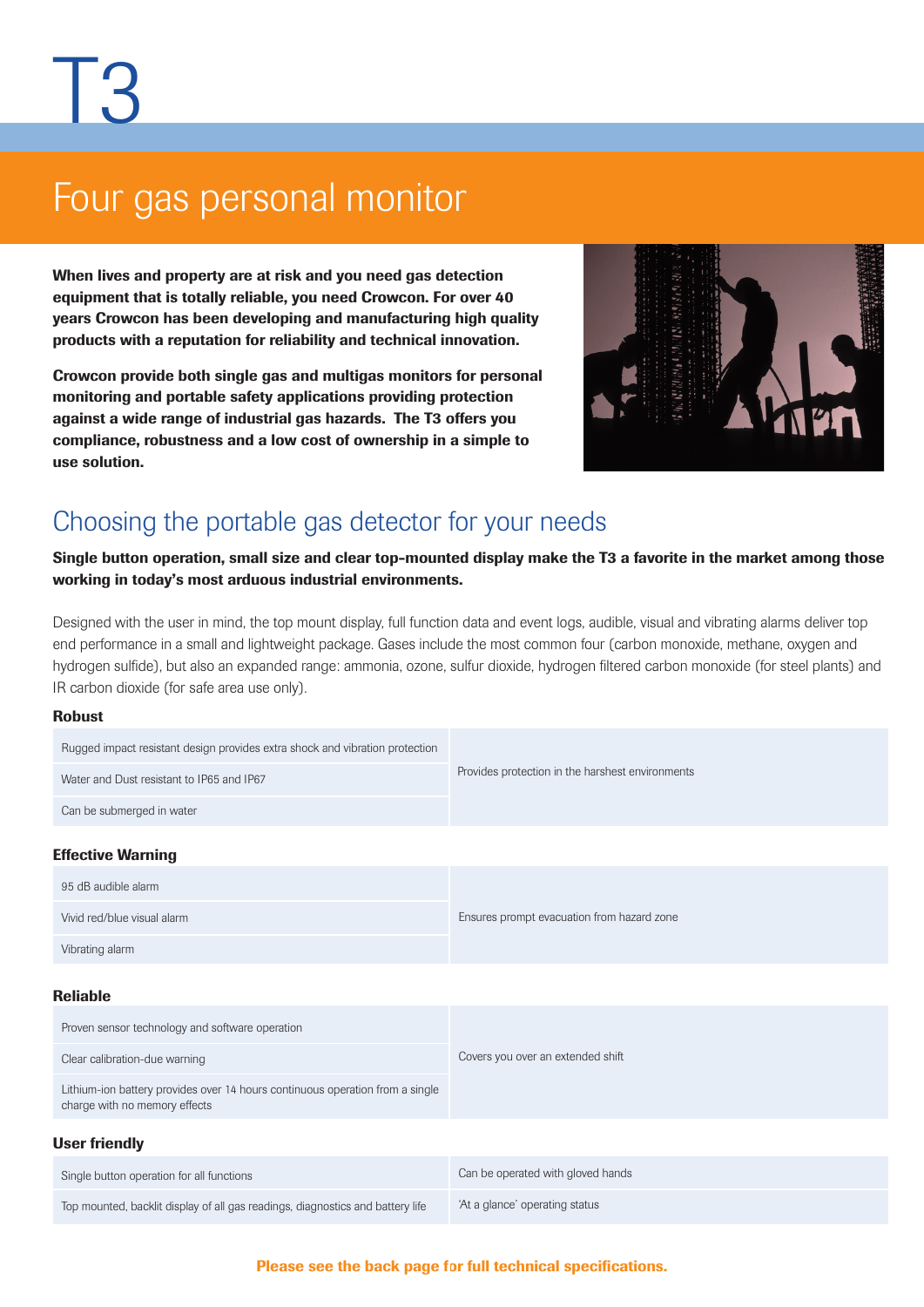## T3 Gas Tester





With an increased focus on regular bump testing of gas detection instruments both through regulation and individual company requirements, bump testing has become even more important to ensure safety for users.

The T3 Gas Tester offers a solution that ensures compliance. By checking the sensors respond to a known concentration of gas and utilizing the T3 instrument's internal functionality, it makes it a cost-effective, fast and simple solution.

Bump testing exposes each sensor to a known concentration of gas to confirm that it responds correctly and to ensure that the unit is working correctly. If it is found not to be working, then the T3 Gas Tester flags the need for the instrument to be re-calibrated or serviced.

The T3 Gas Tester allows bump testing of T3 instruments fitted with flammable, oxygen, carbon monoxide, hydrogen sulphide and carbon dioxide sensors. The tester can bump all four gases in the instrument within 60 seconds. Using a fixed flow regulator reduces the cost of testing, allowing approximately 140 bumps per 34L cylinder of quad gas.

#### Fast and simple to use

| Automatic detector recognition                | Test indicated automatically                        |
|-----------------------------------------------|-----------------------------------------------------|
| Automatic gas delivery                        | Confident the correct gas volume has been delivered |
| <b>Reliable</b>                               |                                                     |
| Rugged and robust                             | Durability for harsh environments                   |
| Maintenance free                              | Low cost of ownership                               |
| <b>Flexible</b>                               |                                                     |
| Wall, desk and DIN rail mountable             |                                                     |
| Suitable for in-field and on-site gas testing |                                                     |
| Stand alone unit                              | User configurable                                   |
| Fast and simple to use                        |                                                     |

#### Part Ordering Information:

| Gas Tester Kit 1 (includes tester and 1m inlet tubing)<br><b>GT-T3-01 T3</b> |                                                       |  |
|------------------------------------------------------------------------------|-------------------------------------------------------|--|
| $GT-T3-02T3$                                                                 | Gas Tester Kit 2 (as Kit 1 plus fixed flow regulator) |  |
| GT-T3-03 T3                                                                  | Gas Tester Kit 3 (as Kit 2 plus gas cylinder holder)  |  |

| REG01  | Fixed flow regulator (0.5 l/min) |
|--------|----------------------------------|
| AC0510 | Gas cylinder holder              |
| C03289 | 1m inlet tubing                  |
|        |                                  |